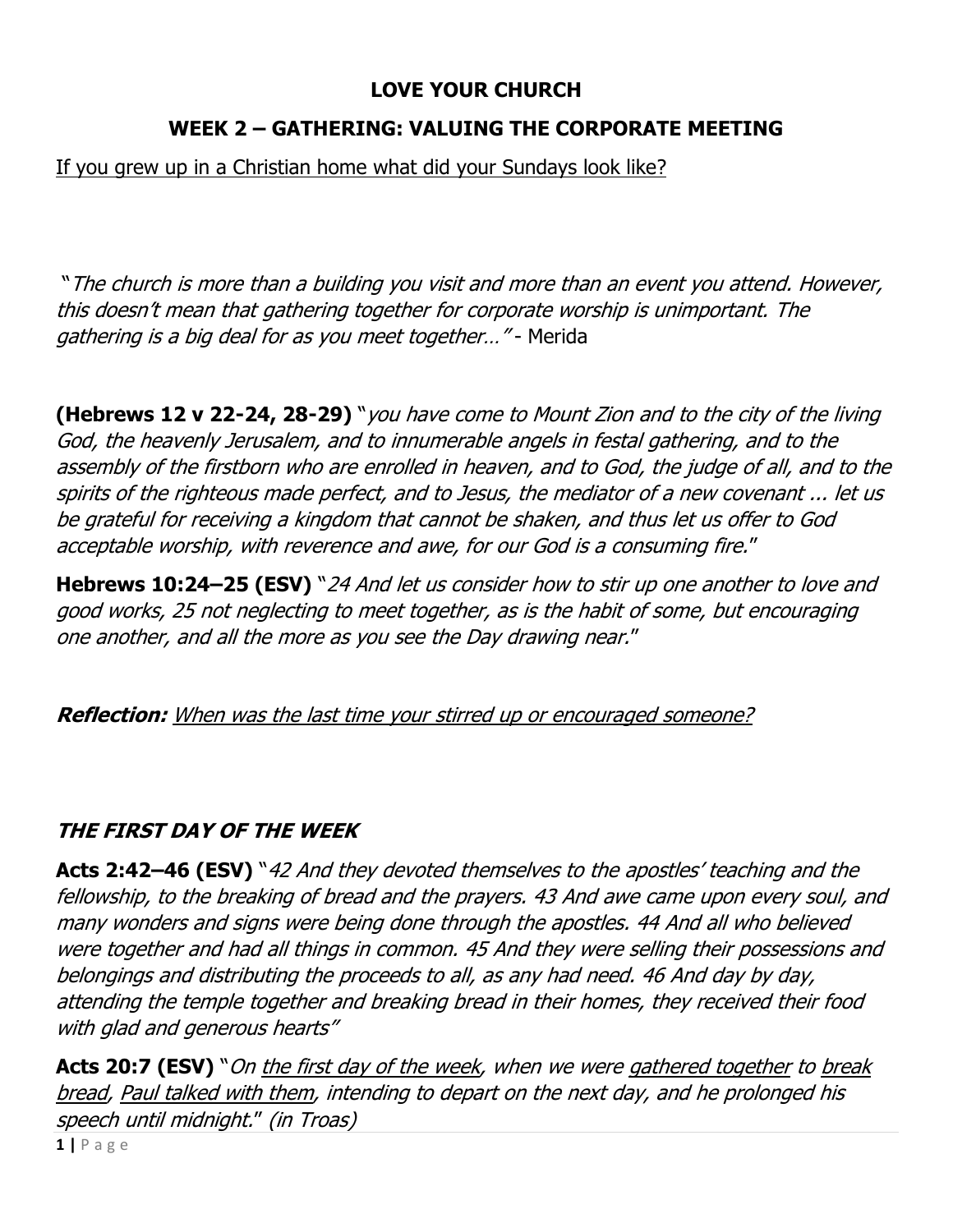**Scholar F.F. Bruce comments**, "The reference to meeting for the breaking of bread on 'the first day of the week' is the earliest text we have from which it may be inferred with reasonable certainty that Christians regularly came together for worship on that day" (The Book of Acts, p 384).

**1 Corinthians 16:1–2 (ESV)** "16 Now concerning the collection for the saints: as I directed the churches of Galatia, so you also are to do. 2 On the first day of every week, each of you is to put something aside and store it up, as he may prosper, so that there will be no collecting when I come."

"Notice that you have a role: encouraging one another. Rather than sitting and soaking, come ready to bless your brothers and sisters with meaningful words of encouragement. Come ready to study the Scriptures, to seek the Lord's presence, to confess sin and repent, to renew your commitment to follow Jesus, and to welcome those who are guests." – Merida

"I sometimes meet a Christian who gathers weekly and is not thriving in their faith, but I have yet to meet a Christian who does not join the gathering and who is." – Merida

#### How have you experienced the effects of neglecting the gathering?

**CHALLENGE:** Pray for and encourage a believer close to you to come to church, or join a small group, or even read the Bible together.

## **LISTENING TO GOD'S WORD**

Acts 2:42 (ESV) "And they devoted themselves to the apostles' teaching and the fellowship, to the breaking of bread and the prayers."

**2 Timothy 4:2 (ESV)** "preach the word; be ready in season and out of season; reprove, rebuke, and exhort, with complete patience and teaching."

**1 Timothy 4:13 (ESV)** "Until I come, devote yourself to the public reading of Scripture, to exhortation, to teaching."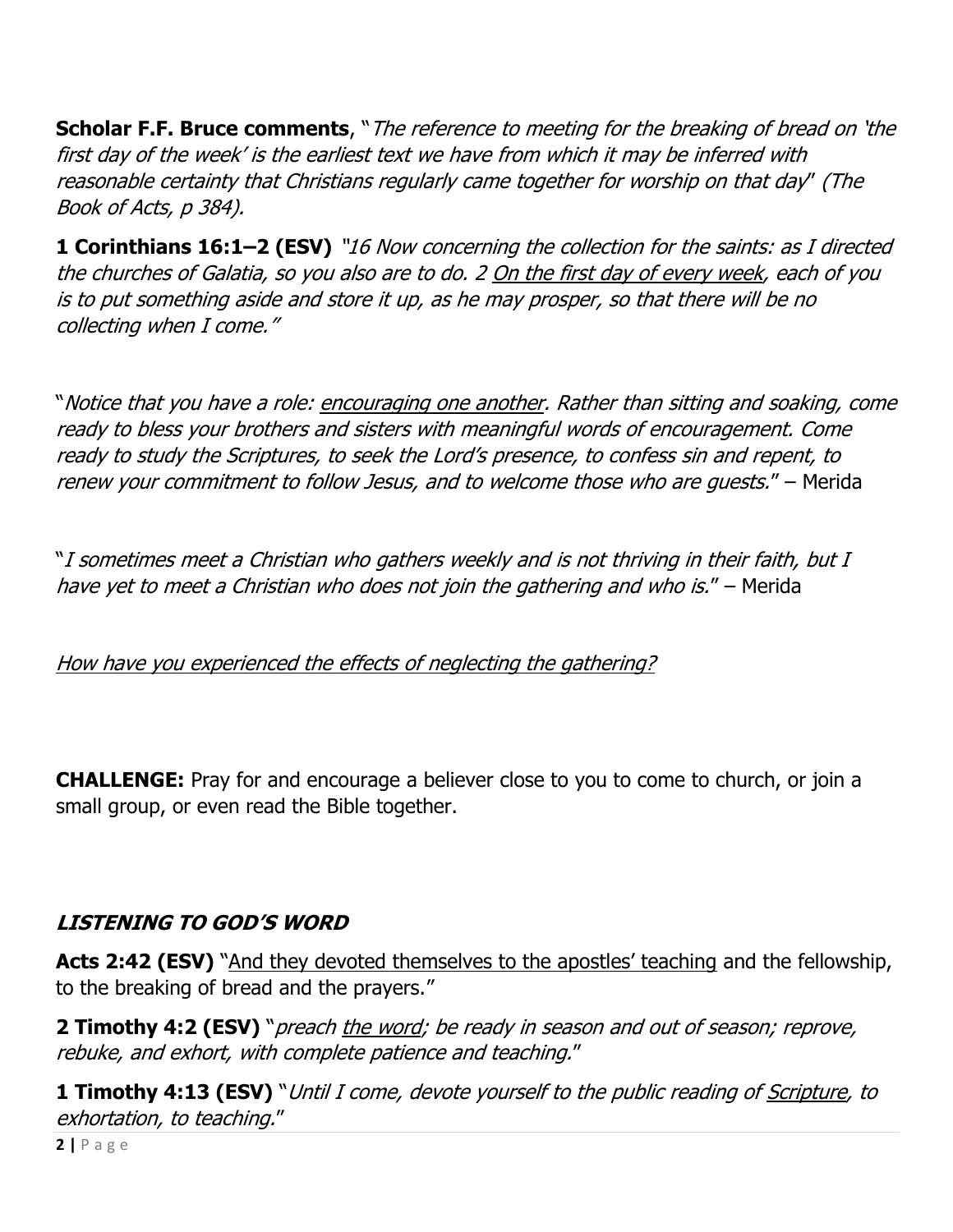**2 Timothy 3:16 (ESV)** "All Scripture is breathed out by God and profitable for teaching, for reproof, for correction, and for training in righteousness,"

What's the authoritative source of Timothy's teaching?

"Why listen to the sermon? Because if the preacher is truly saying what God has said in his word, and declaring what God has done in his Son, then the preacher is bringing you an authoritative word, and a life-changing word of good news. The authority of the preacher doesn't come from his age or experience but from the fact that he is the one teaching from the Bible! And the life-changing power of the message doesn't emanate from the skill or charisma of the preacher ultimately, but from the Spirit applying the word to people's hearts: lives are changed through the 'living and abiding word of God" (1 Peter 1 v 23)." - Merida

Who's the real preacher of the word? So who do we come to hear on Sunday mornings?

Sunday morning listening tips

- 1. **Listen \_\_\_\_\_\_\_\_\_\_**.
- 2. **Listen \_\_\_\_\_\_\_\_\_\_**.
- 3. **Listen \_\_\_\_\_\_\_\_\_\_**.
- 4. **Listen \_\_\_\_\_\_\_\_\_\_**.
- 5. **Listen \_\_\_\_\_\_\_\_\_\_**.
- 6. **Listen \_\_\_\_\_\_\_\_\_\_**.
- 7. **Listen \_\_\_\_\_\_\_\_\_\_**.
- 8. **Listen \_\_\_\_\_\_\_\_\_\_**.

What practical things do you do to be attentive on the Sunday mornings?

## **SHARING THE FAMILY MEAL**

"Luke mentions the Lord's Supper –'we gathered together to break bread' –as another common event in the life of the church (Acts 20:7,11; 1 Corinthians 11:17-34 'when you come together'). It was probably shared in the context of a meal."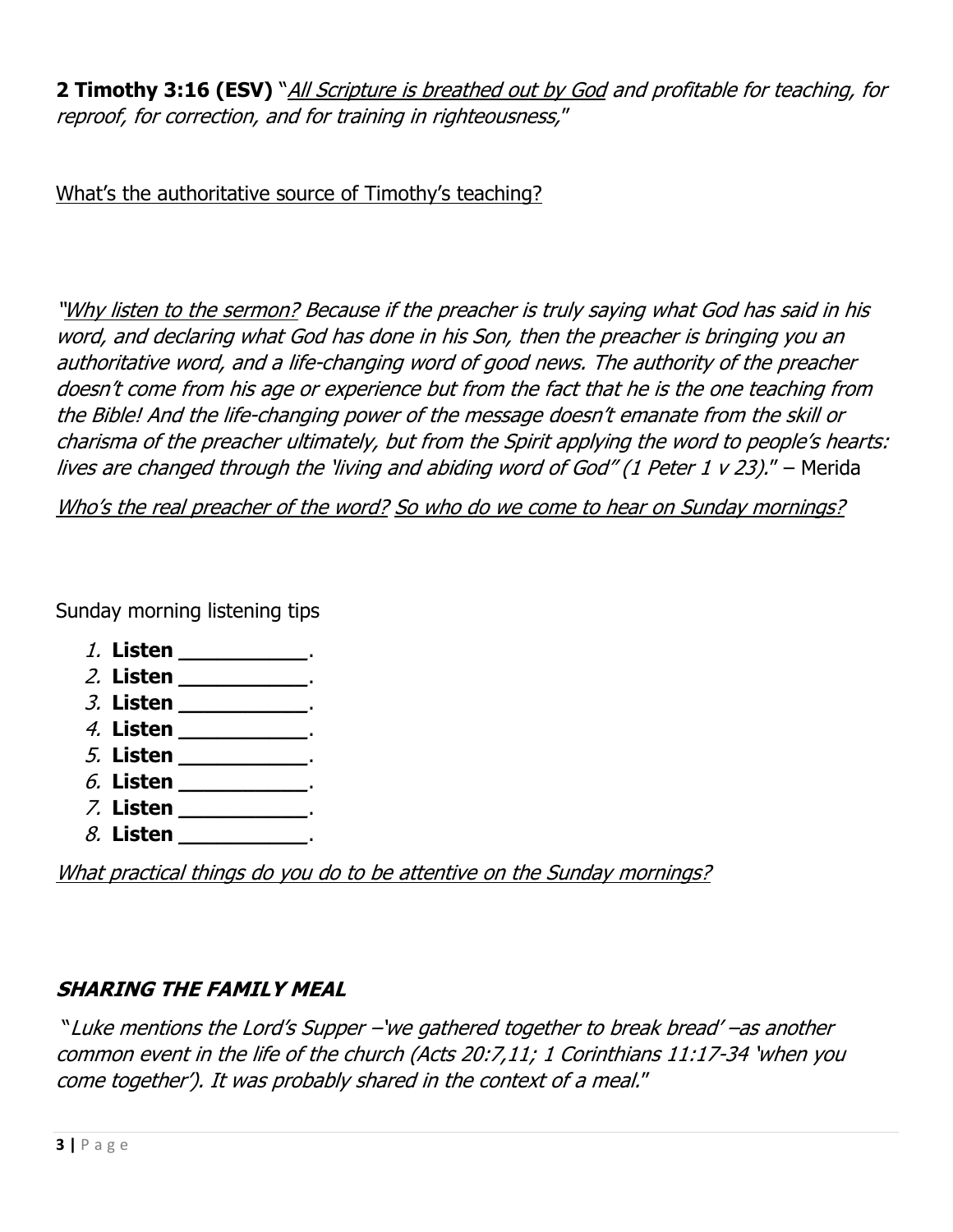"Following his redemptive work, he left the church with a meal by which to remember his sacrifice and his kingdom. … When we gather at the Lord's Table, we get a foretaste of home. We get to see the gospel in the Lord's Supper, to ponder God's provision, to taste Jesus' forgiveness, and to look forward to the day in which sin and sorrow are no more." (p64) – Merida

"For years we had toiled and prayed and taught for this. At the moment when I put the bread and wine into those dark hands, once stained with the blood of cannibalism but now stretched out to receive and partake the emblems and seals of the Redeemer's love, I had a foretaste of the joy of glory that well-nigh broke my heart to pieces. I shall never taste a deeper bliss till I gaze on the glorified face of Jesus himself." (The Story of John G. Paton, Ch. LXXIII)

The book mentions three ways that the Lord's Supper is powerful.

- 1. **It's Powerful in \_\_\_\_\_\_\_\_\_\_\_**.
- 2. **It's Powerful in \_\_\_\_\_\_\_\_\_\_\_**.
- 3. **It's Powerful in \_\_\_\_\_\_\_\_\_\_\_**.

## **SINGING AND SPEAKING TO GOD**

**Ephesians 5:18b–20 (ESV)** "18 … be filled with the Spirit, 19 addressing one another in psalms and hymns and spiritual songs, singing and making melody to the Lord with your heart, 20 giving thanks always and for everything to God the Father in the name of our Lord Jesus Christ,"

**Colossians 3:16 (ESV)** "Let the word of Christ dwell in you richly, teaching and admonishing one another in all wisdom, singing psalms and hymns and spiritual songs, with thankfulness in your hearts to God."

What directives does Paul give the church regarding music in the church?

"Our singing should be word-centered, Christ-exalting, and community-focused. … The importance of community needs to be underscored in our day because it has become very common to have a 'me and Jesus' feel in corporate singing." – Merida